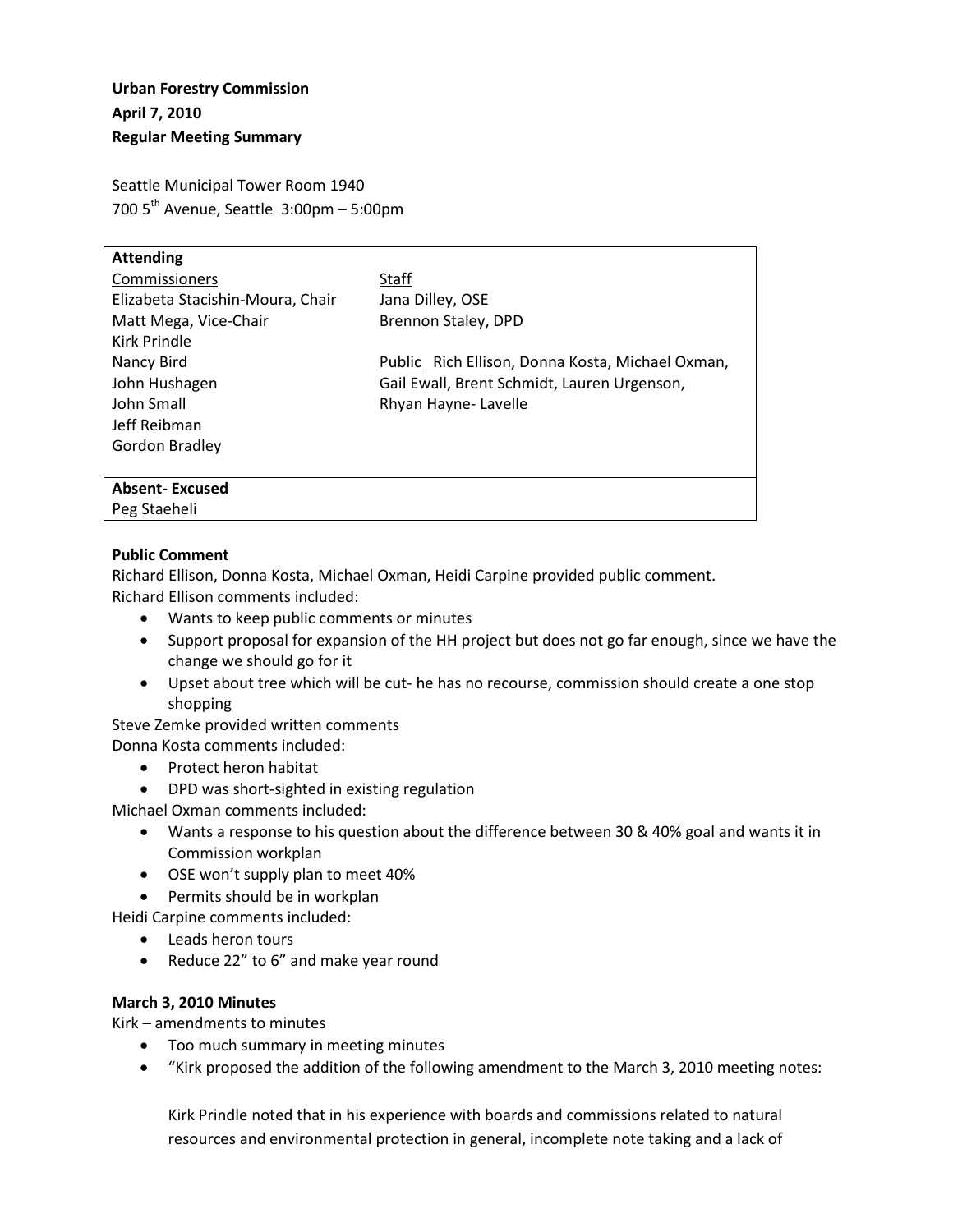recording minutes was often used to marginalize important issues of natural resource protection. Kirk noted that this marginalization was especially germane to an unwillingness to formally and completely record important public comment. Kirk also noted that the UFC chair emphasized important concerns in regard to the practical ability to complete accurate meeting notes and that there must be viable technological options – i.e., video and audio recording – for fully recording both public comment and all the Urban Forestry Commission and Committee meetings. Kirk moved to table the motion and volunteered to research how other boards and commissions address the accurate recording of meeting minutes and public comment. The motion passed.

This amendment was approved through vote for inclusion in the March 3, 2010 meeting notes."

• Committee reports should have summary – amendment to summary of ecosystem committee

The minutes were approved as amended.

"Kirk made a motion to audio record all public comment as well as the full commission meetings, and include the public comment sign-up sheet as part of the meeting minutes (with the full meeting minutes and comment sign-up sheet then displayed on the internet). This would both provide a full recording of public comment AND an important way for public comment to be referenced within meeting minutes for future review as necessary. The public comment sign-up sheet would include the name and information of commenters as well as a brief description of the topic of the public comment. "

Kirk noted that in his experience with boards and commissions related to natural resources and environmental protection in general, incomplete note taking and a lack of recording minutes was often used to marginalize important issues of natural resource protection. Kirk noted that this marginalization was especially germane to an unwillingness to formally and completely record important public comment. Kirk also noted that the UFC chair emphasized important concerns in regard to the practical ability to complete accurate meeting notes and that there must be viable technological options – i.e., video and audio recording – for fully recording both public comment and all the Urban Forestry Commission and Committee meetings. Kirk moved to table the motion and volunteered to research how other boards and commissions address the accurate recording of meeting minutes and public comment. The motion passed.

Gordon – when public submits written comment those should be in the notes

Kirk – spoke with a lot of other boards re: notes. Other boards record a lot – audio recording should be provided. Can City staff record and post recordings of meetings? What technology is available?

There was a motion that written notes have only what's on sign-in sheet for public comment. Public comment on audio recordings.

City staff to explore most effective way to audio recording

Kirk withdraws his motion

Jeff makes a motion to ask City to explore possibility to record and post public comment/meeting minutes working with Matt. Motion passes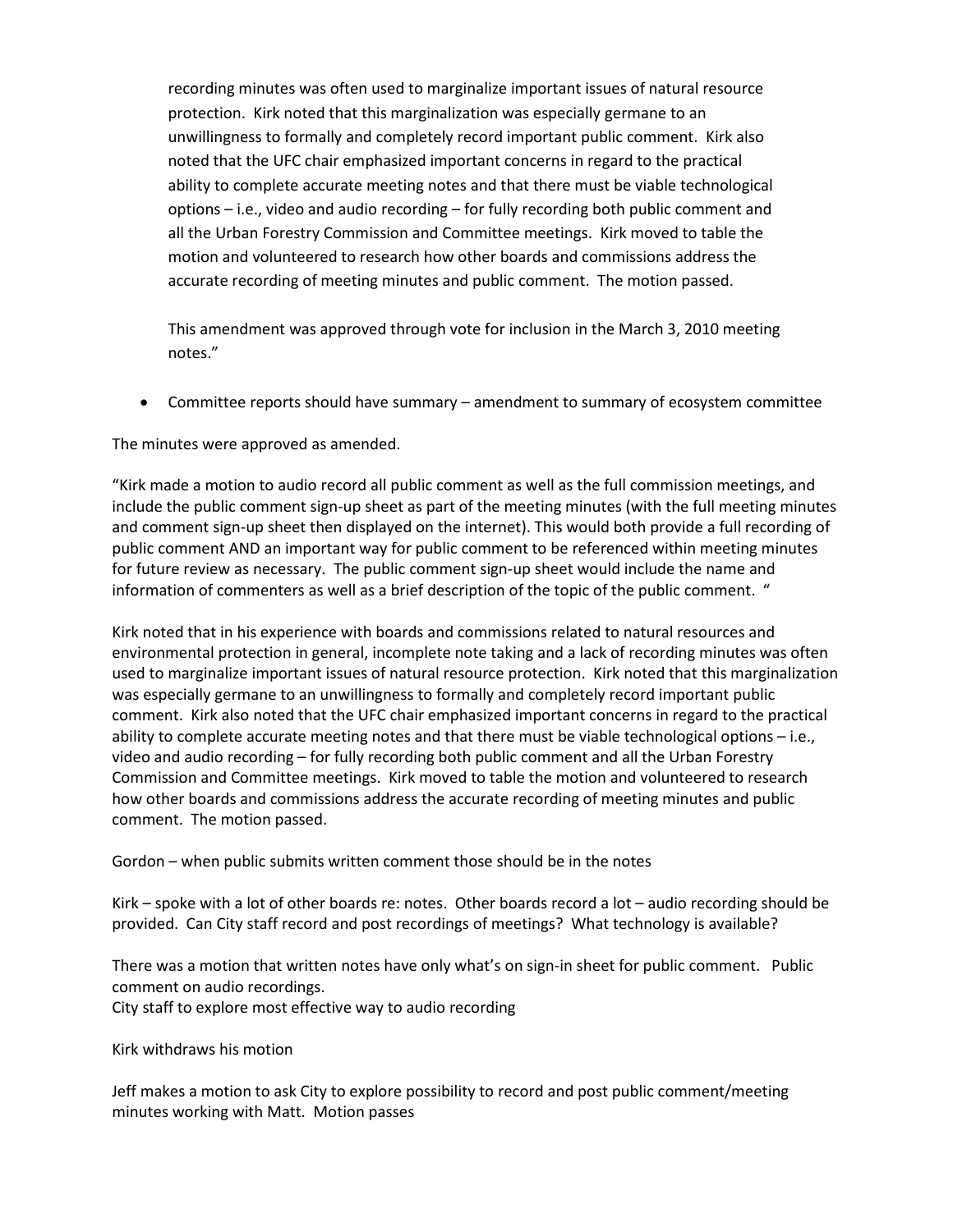### **Committees**

Management Committee update – looked at tree calculator volunteers to look at specific zones, key questions for new DPD ordinance.

Community Committee update – communication issues with ordinance- trying to get blurb in SPU mailer. Tracy following up. Presentation discussion of innovative land use policy.

Ecosystems Committee update- wildlife tree interaction meeting as regular event, next in May. Reps from the Army Corps of Engineers at next meeting to address Fremont Cut issues.

Kirk made a motion to amend draft by adding citiations Nancy seconds

Kirk made a motion to adopt the letter Jeff seconded

Jeff made a motion to add Marshall Foster as a recipient Kirk seconded Motion approved

Discussion of heron regulations/letter

"Matt referred to public comment noting that the heron habitat protection recommendation does not go far enough. Mat asked if we have "wiggle room" to strengthen the recommendation.

Jeff commented that the heron habitat protections may be further strengthened as part of the comprehensive reconsideration of all tree regulations for the city.

Matt stated that "I support it [the recommendation], obviously. I mean, I do think that it should be stronger.

John S questioned why we couldn't include "all developed areas" for consideration under this recommendation.

Kirk made a motion to amend letter to include "new and existing development" for application of proposed new screening tree protections.

The motion was seconded and approved."

Nancy made a motion to vote The motion was approved

## **Urban Forest Workplan**

• DON, FFD, SPU don't have responsibilities listed on the workplan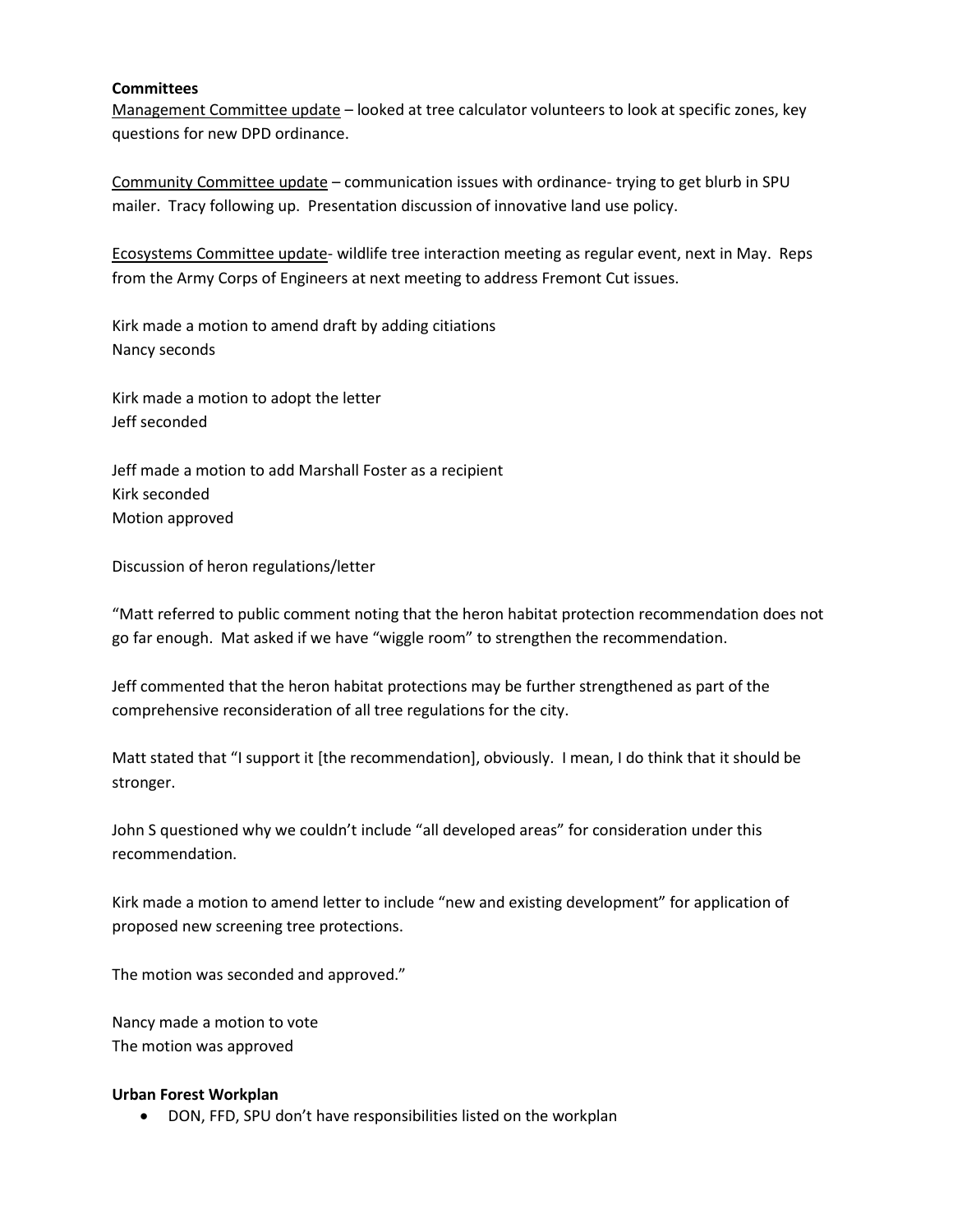- Gordon- Update of status of workplan as already being implemented and areas where commission can help/contribute. What's important to help with – opportunities and challenges
- Jeff- Regularly scheduled check in with key staff
- Matt- Commission members coming to IDT
- Jeff- Annual status updates from staff
- John H DPD not mentioned?

Workplan tabled for next meeting.

## **New Business**

Review of mulit-family codes – Michael Jenkins Economic contribution/impact of trees presentation – keep at committee level Commission – big picture goals/workplan Matt & Elizabeta will draft Chihuly museum/open space debate Follow-up on heron letter to see how recommendations are being implemented

Permits – management committee first

The meeting adjourned at 5:00 p.m.

## **Written Public Comment provided in advance of the meeting:**

**From:** Cheryl Trivison [mailto:ctrivison@richhaagassoc.com] **Sent:** Monday, April 05, 2010 3:41 PM **To:** 'kirk prindle'; Morgenstern, Tracy **Cc:** Conlin, Richard; 'Nick Licata'; 'Donna Kostka'; SeattlePOSA@yahoogroups.com **Subject:**

April 5, 2010

Seattle Urban Forestry Commission

Kirk Prindle, Seattle Urban Forestry Commission, Chair, Ecosystem Committee [kirkprindle@comcast.net](mailto:kirkprindle@comcast.net) Tracy Morgenstern, Staff, Office of Sustainability and the Environment, [tracymorgenstern@seattlel.gov](mailto:tracymorgenstern@seattlel.gov) **RE: Change to DR 5-2007 for continuous protection of the Great Blue Heron nesting areas in Kiwanis Ravine and North Beach**

*"Great blue herons hold an almost mythological role among Northwest fauna. The Bird's imposing size, dragon-like voice and prehistoric posture….Voted Seattle's official bird in 2003, this avian wonder seems to embody the city's wild heart."* Kathryn True, Seattle Times, April 1, 2010;

[http://seattletimes.nwsource.com/html/outdoors/2011492610\\_nwwherons01.html](http://seattletimes.nwsource.com/html/outdoors/2011492610_nwwherons01.html)

Dear Seattle Urban Forestry Commissioners,

Please vote to protect the heron habitat at the City's two largest heronries—Kiwanis Ravine and North Beach in a significant and continuous manner. Heron Habitat Helpers' initiative, supported by SUFC Ecosystem Committee would make changes to DR 5-2007 that would retain trees larger than 6"dbh [diameter breast height] year around. Current DR5-2007 regulation allows for trees as large as 22" dbh to be removed once the nesting season is over.

The screening provided by trees in the 500 foot buffer area insures the sanctuary necessary for heron mating, breeding, and care of fledglings until they can leave the nesting area.

The current regulations are inadequate to protect the breeding sanctuary of the Great Blue Heron. Thank you for your attention,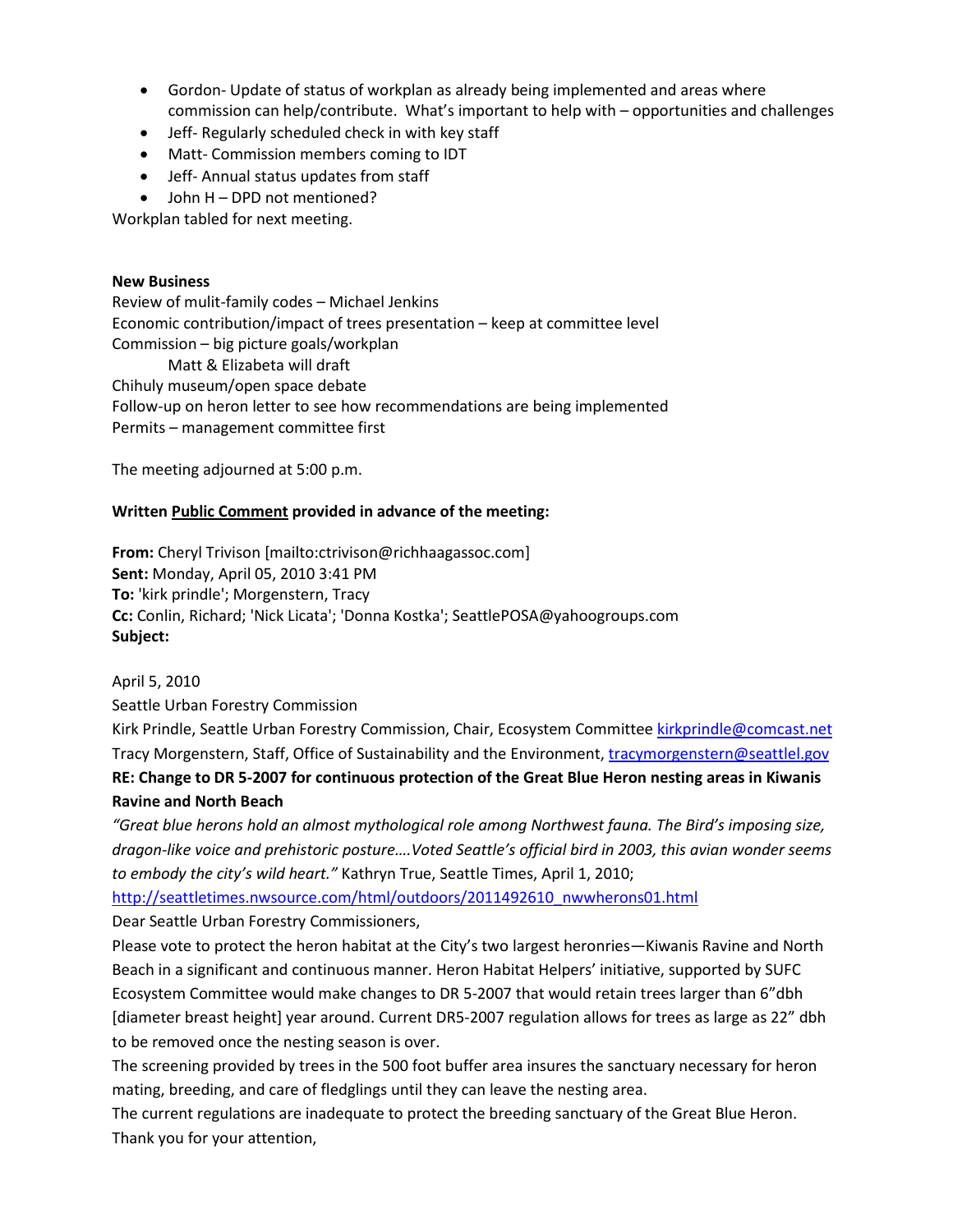Cheryl Trivison Co-founder Seattle Urban Forest Stakeholders Cc: Council President Conlin, Councilmember Licata, Donna Kostka, HHH, Seattle POSA

--------------------------------------------------------------------------------------------------------------------------------------

**From:** John "Hooper" Havekotte [mailto:4.hooper.4@comcast.net] **Sent:** Monday, April 05, 2010 10:51 PM **To:** kirkprindle@comcast.net **Subject:** Please approve changes to DR 5-2007

**To Members of the Seattle Urban Forestry Commission (SUFC) –**

**Thank you very much for considering changes to Director's Rule (DR) 5-2007. I am writing as the President of Heron Habitat Helpers (HHH) to urge your commission to unanimously approve the changes suggested.**

**Why are these changes needed? When DR 5-2007 was being drafted by the City in 2007 HHH tried to get the language changed to allow retention of better screening foliage for herons in the 500' buffer area around heron habitat. To no avail. DR 5-2007 was written to require builders to retain only 22" or larger diameter at breast height (dbh) trees – and only during the heron nesting season, February 1st through July 31st. A 22" diameter dbh is about 100 years old.**

**You can imagine how many trees that age are found in the 500' buffer area! We've already lost one 18-19" tree just 1 ½ block from the heron nest trees because the tree wasn't 22" dbh. When the heron nesting season was over, the developer cut the tree down.**

**The SUFC Ecosystem Committee joins the members of HHH in proposing that the size of screening trees to be retained be 6" dbh or larger and that the retention period be year-round. This change would prevent the cumulative effect of losing every tree less than 22" during the non-nesting season. This change would make it possible for the Kiwanis Ravine Great Blue Heron nesting colony to have adequate foliage screening well into the future.**

**Please join your Ecosystem Committee and HHH in unanimously endorsing the proposed changes. Thank you for your consideration,**

**John "Hooper" Havekotte, President Heron Habitat Helpers 2420 W. Armour St. Seattle, WA 98199 (206) 818-1867** [4.hooper.4@comcast.net](mailto:4.hooper.4@comcast.net)

----------------------------------------------------------------------------------------------------------------------------------------- From: Donna Kostka [mailto:donna4510@comcast.net] Sent: Monday, April 05, 2010 9:59 PM To: Morgenstern, Tracy; Prindle, Kirk Cc: hhh\_outreach Subject: Kiwanis Herons need a change in DR 5-2007

Please distribute to the full commission….

To the Seattle Urban Forestry Commission –

Last year there were over 80 nests in the Kiwanis Ravine Great Blue Heron nesting colony. That meant 80 males and 80 females – 160 parent birds. And each nest had 2-5 chicks on average – let's say 4 per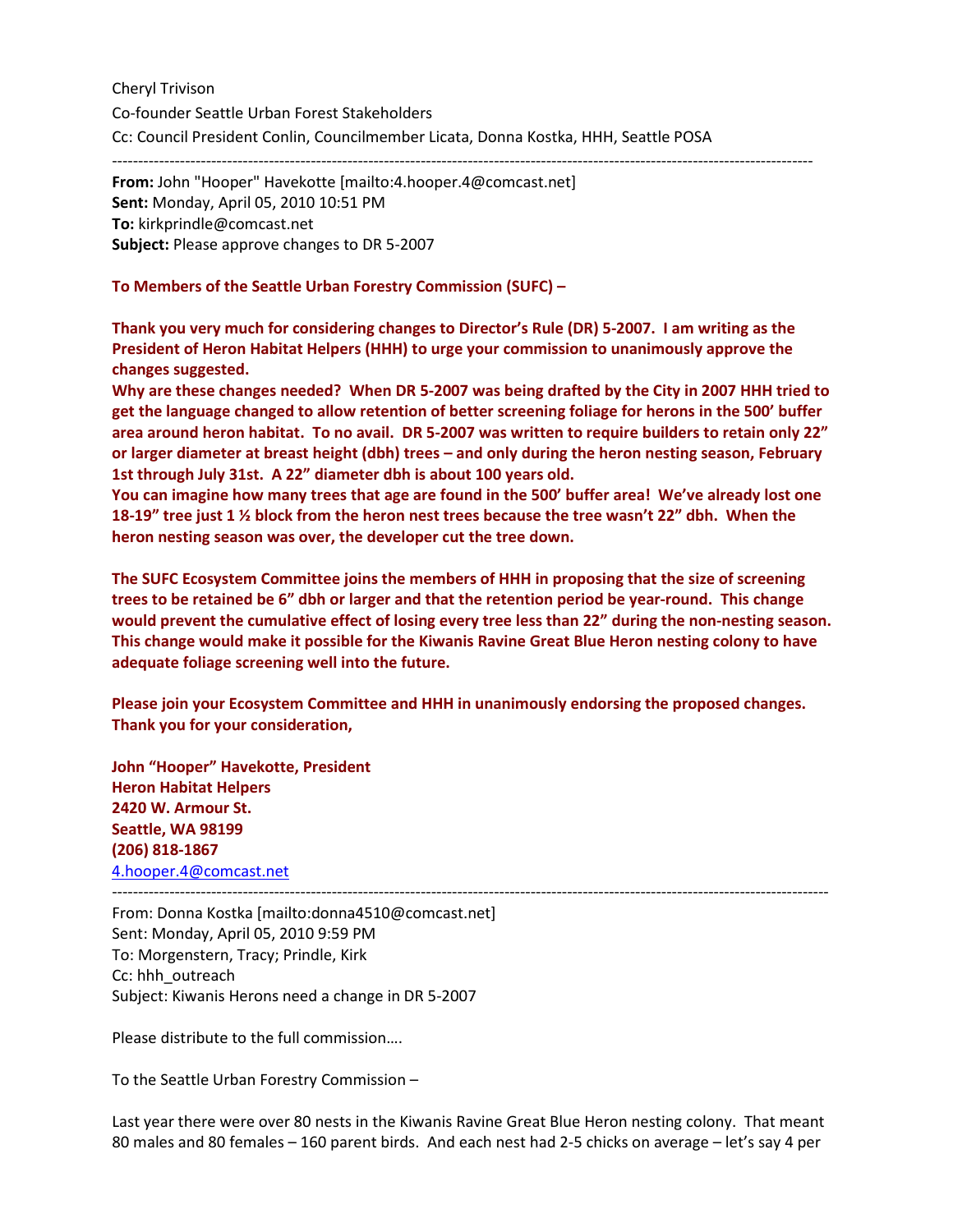nest at 80 nests is 320 chicks. So, at Kiwanis Ravine last summer there were a little under 500 birds in jeopardy because of the inadequacy of Director's Rule (DR) 5-2007.

Great Blue Herons nest in large stick nests in colonies like apartment houses. The Kiwanis Ravine colony, even though it lives in a 16 acre park, has all its nests in basically the same dozen trees.

DR 5-2007 failed to consider that if foliage trees are cut that screen the nests from developments, the birds are automoatically put at a disadvantage because they typically don't often move their colony.

Already one 18-19" diameter at breast height (DBH) tree was lost recently. The developer didn't like that kind of tree, he said. He cut it down after the nesting season was over, so it wasn't able to provide screening foliage the next nesting season. DR 5-2007 retains only trees of 22" or larger DBH during the nesting season.

Thanks to the SUFC's Ecosystem Committee, changes are being proposed. The 22" or larger DBH would be changed to 6" DBH, and the retention period would change from the nesting season only to year round. These changes would retain foliage trees in the 500' buffer around heron habitat so that the heron colony is not disadvantaged.

Urban forests have many purposes, but one very important one is to support its birds – and especially a colony like Kiwanis Ravine's, the largest in the City of Seattle. The City's "official city bird" deserves no less.

Donna Kostka. Chair Outreach Committee Heron Habitat Helpers 6516A 24th Ave. NE Seattle, WA 98115 (206) 283-7805 [donna4510@comcast.net](mailto:donna4510@comcast.net)

-----------------------------------------------------------------------------------------------------------------------------------------

**From:** Trane Levington [mailto:tranewaters@gmail.com] **Sent:** Monday, April 05, 2010 1:06 AM **To:** kirkprindle@comcast.net **Subject:** DR 5-2007 April 7,2010 meeting of SUFC

Greetings, Mr. Prindle.

 Until six months ago I lived next to the Kiwanis Heron Rookery. I have walked around all sides of it, so I can attest that the buffer most definitely needs to be added to/reinforced/upgraded, definitely not lessened/weakened in any way. The standard for the trees should be 6" dbh, year round, rather than 22" dbh. Please convey this to the full SUFC at the April 7th meeting.

Thank you,

Trane Levington

[tranewaters@gmail.com](mailto:tranewaters@gmail.com)

I am writing to support the proposed revisions to amend the DPD's Director's Rule 5-2007 to decrease the size of screening trees, as we need to protect our older trees from being cut down. As a volunteer for various wildlife preservation efforts I support the protection of as many healthy trees as possible in